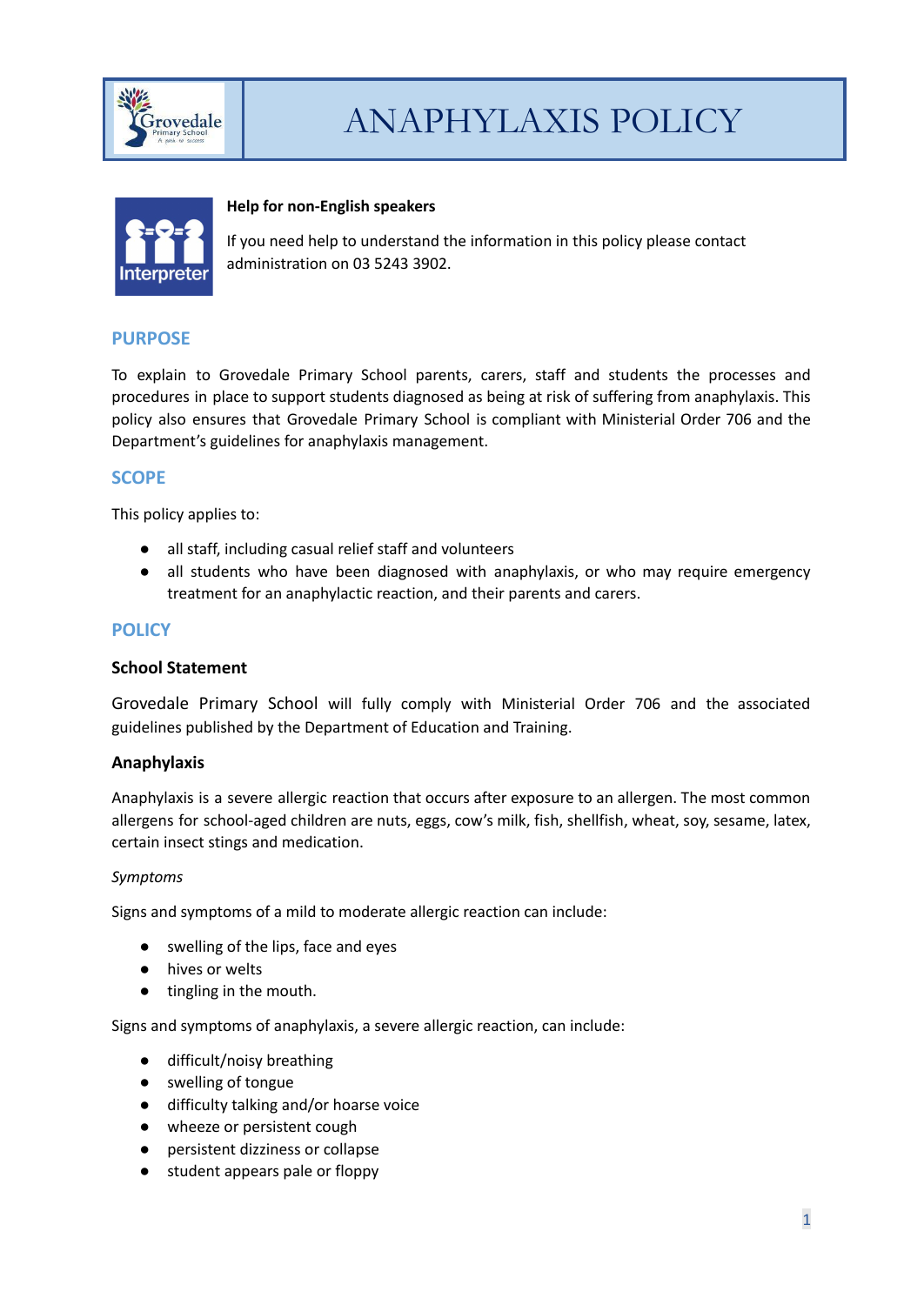

abdominal pain and/or vomiting.

Symptoms usually develop within ten minutes and up to two hours after exposure to an allergen, but can appear within a few minutes.

#### *Treatment*

Adrenaline given as an injection into the muscle of the outer mid-thigh is the first aid treatment for anaphylaxis.

Individuals diagnosed as being at risk of anaphylaxis are prescribed an adrenaline auto-injector for use in an emergency. These adrenaline auto-injectors are designed so that anyone can use them in an emergency.

## **Individual Anaphylaxis Management Plans**

All students at Grovedale Primary School who are diagnosed by a medical practitioner as being at risk of suffering from an anaphylactic reaction must have an Individual Anaphylaxis Management Plan. When notified of an anaphylaxis diagnosis, the Principal of Grovedale Primary School is responsible for developing a plan in consultation with the student's parents/carers.

Where necessary, an Individual Anaphylaxis Management Plan will be in place as soon as practicable after a student enrols at Grovedale Primary School and where possible, before the student's first day.

Parents and carers must:

- obtain an ASCIA Action Plan for Anaphylaxis from the student's medical practitioner and provide a copy to the school as soon as practicable
- immediately inform the school in writing if there is a relevant change in the student's medical condition and obtain an updated ASCIA Action Plan for Anaphylaxis
- provide an up-to-date photo of the student for the ASCIA Action Plan for Anaphylaxis when that Plan is provided to the school and each time it is reviewed
- provide the school with a current adrenaline auto-injector for the student that has not expired;
- participate in annual reviews of the student's Plan.

Each student's Individual Anaphylaxis Management Plan must include:

- information about the student's medical condition that relates to allergies and the potential for anaphylactic reaction, including the type of allergies the student has
- information about the signs or symptoms the student might exhibit in the event of an allergic reaction based on a written diagnosis from a medical practitioner
- strategies to minimise the risk of exposure to known allergens while the student is under the care or supervision of school staff, including in the school yard, at camps and excursions, or at special events conducted, organised or attended by the school
- the name of the person(s) responsible for implementing the risk minimisation strategies, which have been identified in the Plan
- information about where the student's medication will be stored
- the student's emergency contact details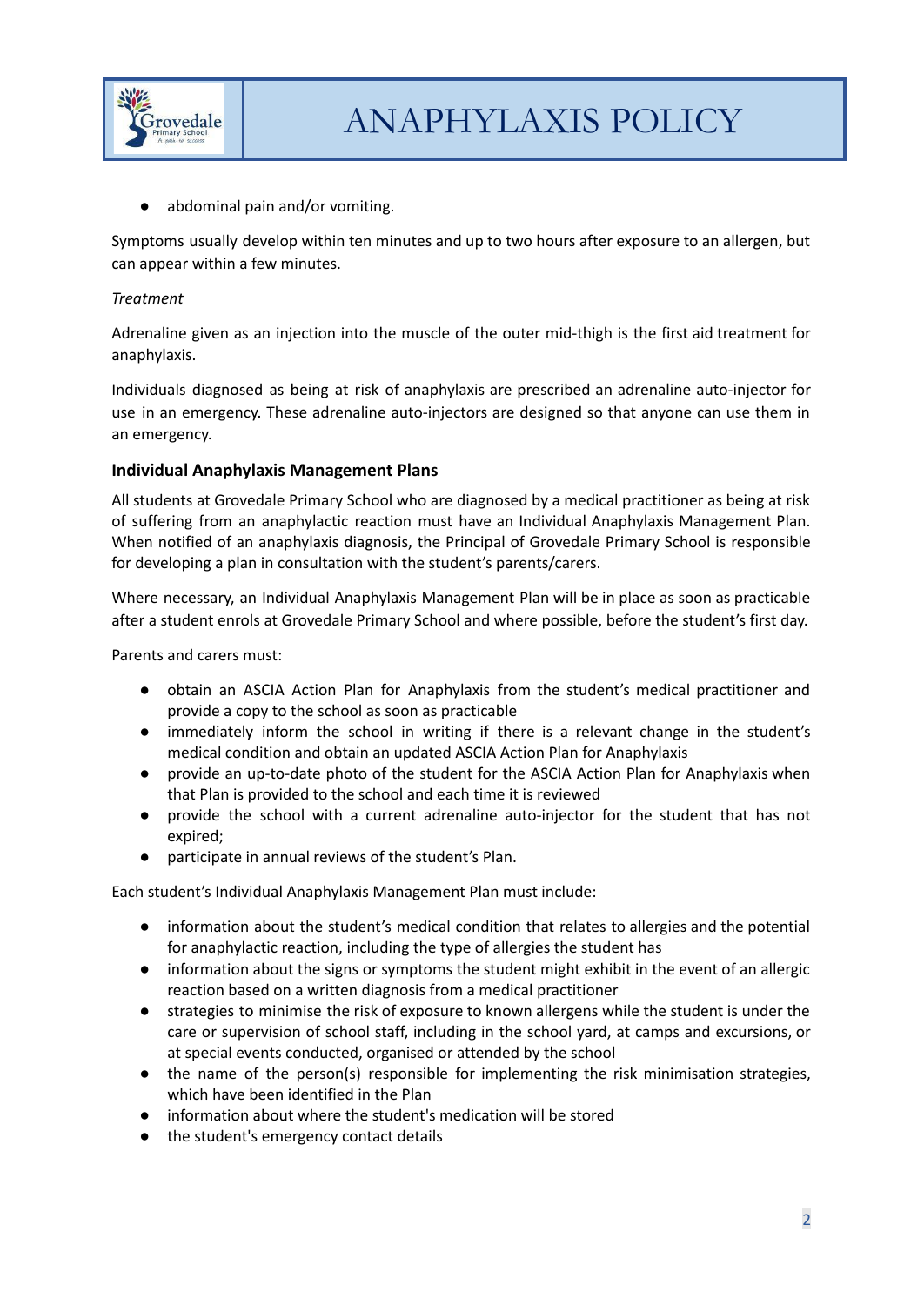

an up-to-date ASCIA Action Plan for Anaphylaxis completed by the student's medical practitioner.

#### *Review and updates to Individual Anaphylaxis Management Plans*

A student's Individual Anaphylaxis Management Plan will be reviewed and updated on an annual basis in consultation with the student's parents/carers. The plan will also be reviewed and, where necessary, updated in the following circumstances:

- as soon as practicable after the student has an anaphylactic reaction at school
- if the student's medical condition, insofar as it relates to allergy and the potential for anaphylactic reaction, changes
- when the student is participating in an off-site activity, including camps and excursions, or at special events including fetes and concerts.

Our school may also consider updating a student's Individual Anaphylaxis Management Plan if there is an identified and significant increase in the student's potential risk of exposure to allergens at school.

#### **Location of plans and adrenaline autoinjectors**

*A copy of each student's Individual Anaphylaxis Management Plan will be stored with their ASCIA Action Plan for Anaphylaxis at the sick bay. Whilst some students keep their adrenaline auto-injector* on their person, medication for those that do not will be stored and labelled with their name at the *sick bay, together with adrenaline auto-injectors for general use.*

*Individual Anaphylaxis Management Plans will also be displayed in the staffroom, all staff will be notified of the students and it will be recorded on Sentral for staff to access too.*

#### **Risk Minimisation Strategies**

*To reduce the risk of a student suffering from an anaphylactic reaction at Grovedale Primary School, we have put in place the following strategies:*

- *● staff and students are regularly reminded to wash their hands after eating;*
	- *o students are discouraged from sharing food*
	- *o parents/carers are notified if there is a student in their child's class with anaphylactic allergy and advised to not send that product into school where possible*
- *● gloves must be worn when picking up papers or rubbish in the playground;*
- *● year groups will be informed of allergens that must be avoided in advance of class parties, events or birthdays*
- *● a general use adrenaline auto-injector will be stored at the sick bay*
- *● Planning for off-site activities will include risk minimisation strategies for students at risk of anaphylaxis including supervision requirements, appropriate number of trained staff, emergency response procedures and other risk controls appropriate to the activity and students attending.*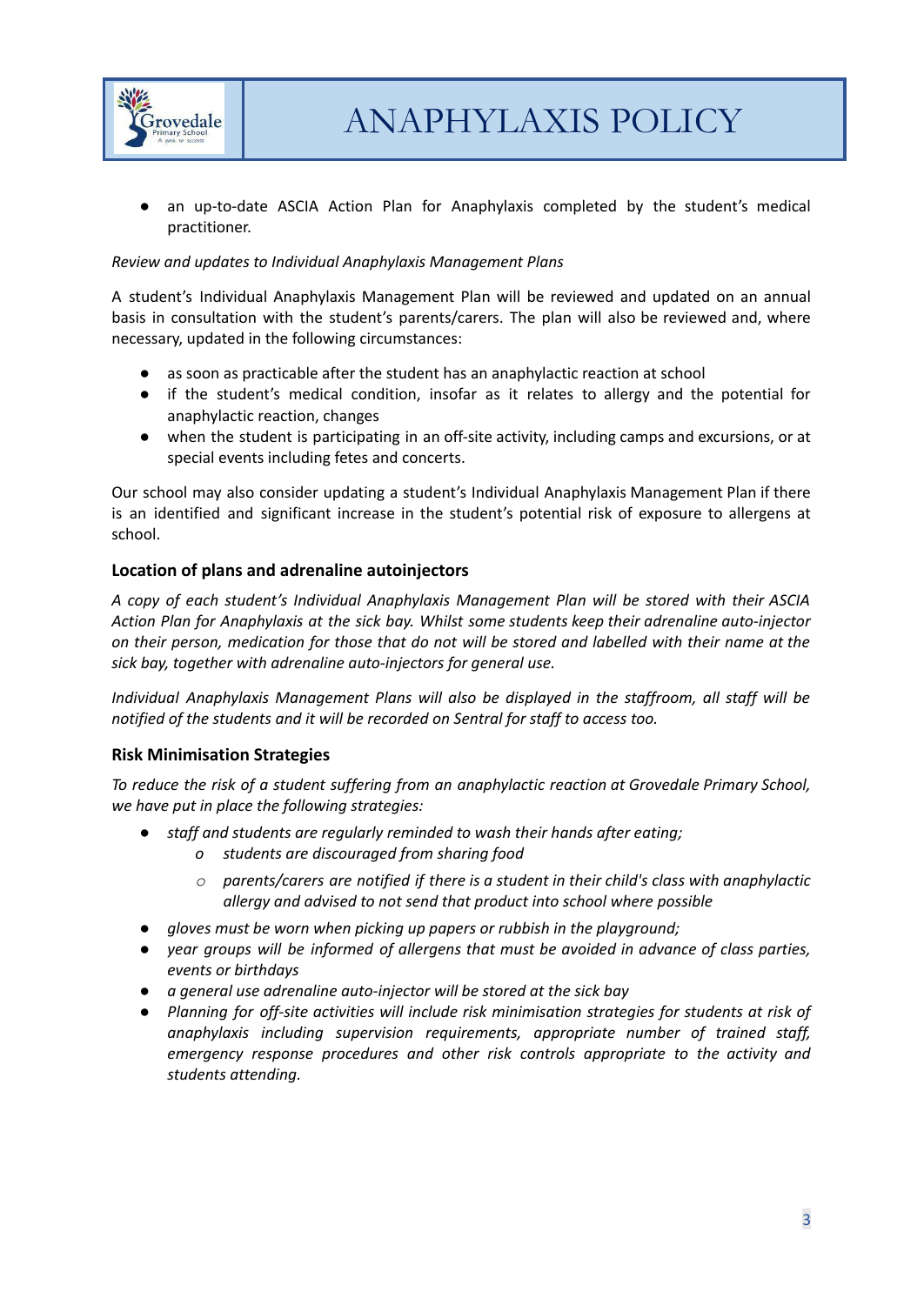

## **Adrenaline autoinjectors for general use**

Grovedale Primary School will maintain a supply of adrenaline auto-injector(s) for general use, as a back-up to those provided by parents and carers for specific students, and also for students who may suffer from a first time reaction at school.

Adrenaline auto-injectors for general use will be stored at the sickbay in a yellow container and labelled "general use".

The Principal is responsible for arranging the purchase of adrenaline auto-injectors for general use, and will consider:

- the number of students enrolled at Grovedale Primary School at risk of anaphylaxis
- the accessibility of adrenaline auto-injectors supplied by parents
- the availability of a sufficient supply of auto-injectors for general use in different locations at the school, as well as at camps, excursions and events
- the limited life span of adrenaline auto-injectors, and the need for general use adrenaline auto-injectors to be replaced when used or prior to expiry
- the weight of the students at risk of anaphylaxis to determine the correct dosage of adrenaline auto-injector/s to purchase.

#### **Emergency Response**

In the event of an anaphylactic reaction, the emergency response procedures in this policy must be followed, together with the school's general first aid procedures, emergency response procedures and the student's Individual Anaphylaxis Management Plan.

A complete and up-to-date list of students identified as being at risk of anaphylaxis is maintained by the First Aid Officer and stored at the front office. For camps, excursions and special events, a designated staff member will be responsible for maintaining a list of students at risk of anaphylaxis attending the special event, together with their Individual Anaphylaxis Management Plans and adrenaline auto-injectors, where appropriate.

If a student experiences an anaphylactic reaction at school or during a school activity, school staff must:

| <b>Step</b> | <b>Action</b>                                                                            |
|-------------|------------------------------------------------------------------------------------------|
| 1.          | Lay the person flat<br>$\bullet$                                                         |
|             | Do not allow them to stand or walk<br>$\bullet$                                          |
|             | If breathing is difficult, allow them to sit<br>$\bullet$                                |
|             | Be calm and reassuring<br>$\bullet$                                                      |
|             | Do not leave them alone<br>$\bullet$                                                     |
|             | Seek assistance from another staff member or reliable student to locate the<br>$\bullet$ |
|             | student's adrenaline auto-injector or the school's general use auto-injector, and        |
|             | the student's Individual Anaphylaxis Management Plan, stored at the front                |
|             | office (or with the first aid officer on an excursion or camp)                           |
|             | • If the student's plan is not immediately available, or they appear to be               |
|             | experiencing a first time reaction, follow steps 2 to 5                                  |
| 2.          | Administer an EpiPen or EpiPen Jr                                                        |
|             | Remove from plastic container<br>$\bullet$                                               |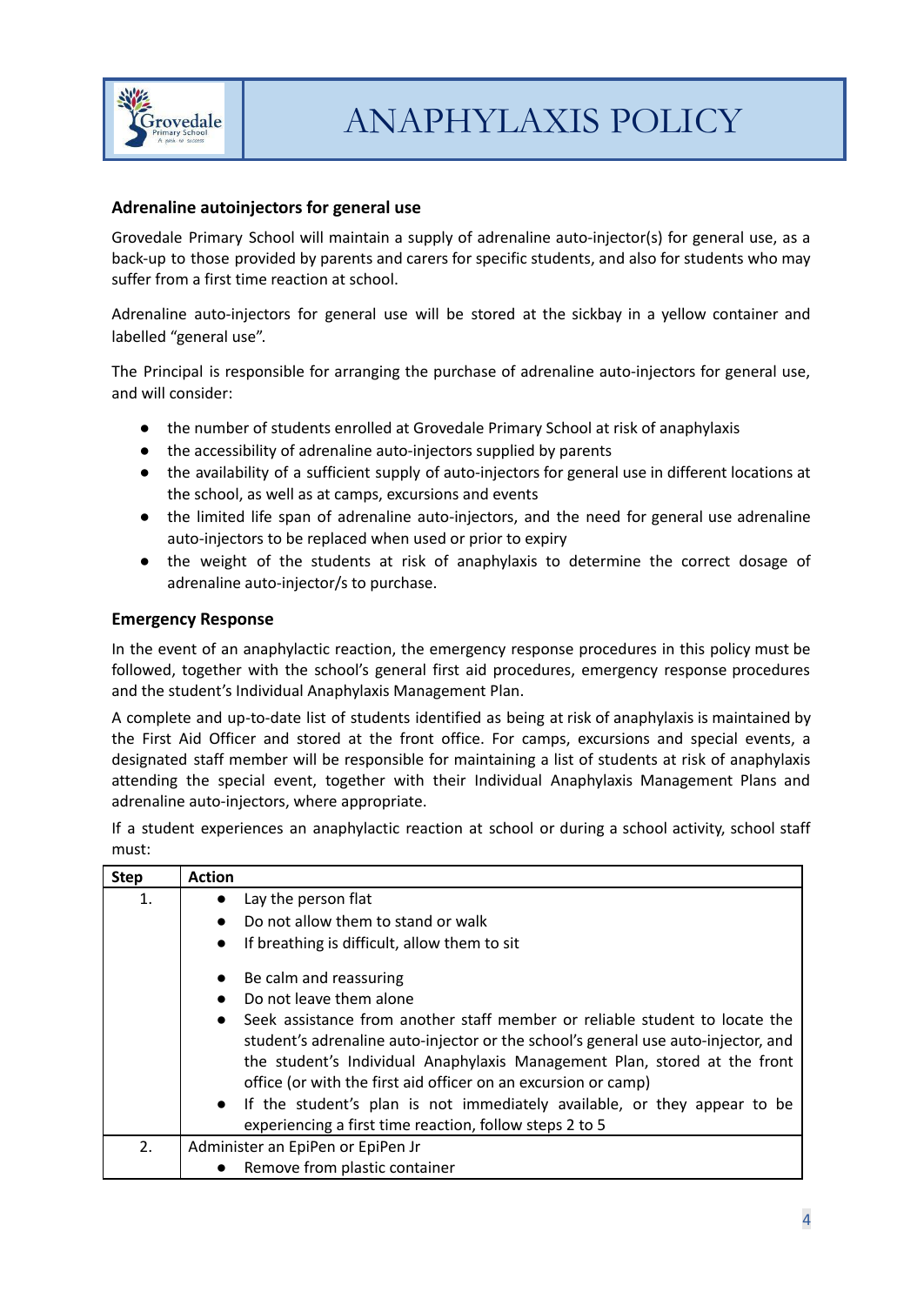

|    | Form a fist around the EpiPen and pull off the blue safety release (cap)<br>$\bullet$<br>Place orange end against the student's outer mid-thigh (with or without<br>$\bullet$<br>clothing)<br>Push down hard until a click is heard or felt and hold in place for 3 seconds<br>$\bullet$<br>Remove EpiPen<br>$\bullet$<br>Note the time the EpiPen is administered<br>$\bullet$<br>Retain the used EpiPen to be handed to ambulance paramedics along with the<br>$\bullet$<br>time of administration                                                                   |
|----|------------------------------------------------------------------------------------------------------------------------------------------------------------------------------------------------------------------------------------------------------------------------------------------------------------------------------------------------------------------------------------------------------------------------------------------------------------------------------------------------------------------------------------------------------------------------|
|    | <b>OR</b>                                                                                                                                                                                                                                                                                                                                                                                                                                                                                                                                                              |
|    | Administer an Anapen® 500, Anapen® 300, or Anapen® Jr.<br>Pull off the black needle shield<br>$\bullet$<br>Pull off grey safety cap (from the red button)<br>$\bullet$<br>Place needle end firmly against the student's outer mid-thigh at 90 degrees<br>$\bullet$<br>(with or without clothing)<br>Press red button so it clicks and hold for 10 seconds<br>$\bullet$<br>Remove Anapen®<br>Note the time the Anapen is administered<br>$\bullet$<br>Retain the used Anapen to be handed to ambulance paramedics along with the<br>$\bullet$<br>time of administration |
| 3. | Call an ambulance (000)                                                                                                                                                                                                                                                                                                                                                                                                                                                                                                                                                |
| 4. | If there is no improvement or severe symptoms progress (as described in the ASCIA<br>Action Plan for Anaphylaxis), further adrenaline doses may be administered every five<br>minutes, if other adrenaline auto-injectors are available.                                                                                                                                                                                                                                                                                                                               |
| 5. | Contact the student's emergency contacts.                                                                                                                                                                                                                                                                                                                                                                                                                                                                                                                              |

If a student appears to be having a severe allergic reaction but has not been previously diagnosed with an allergy or being at risk of anaphylaxis, school staff should follow steps 2 - 5 as above.

Schools can use either the EpiPen® **and Anapen® on any student** suspected to be experiencing an anaphylactic reaction, regardless of the device prescribed in their ASCIA Action Plan.

Where possible, schools should consider using the correct dose of adrenaline auto-injector depending on the weight of the student. However, in an emergency if there is no other option available, any device should be administered to the student.

## **Communication Plan**

This policy will be available on Grovedale Primary School's website ( <http://grovedaleps.vic.edu.au/> ) so that parents and other members of the school community can easily access information about Grovedale Primary School's anaphylaxis management procedures. The parents and carers of students who are enrolled at Grovedale Primary School and are identified as being at risk of anaphylaxis will also be provided with a copy of this policy.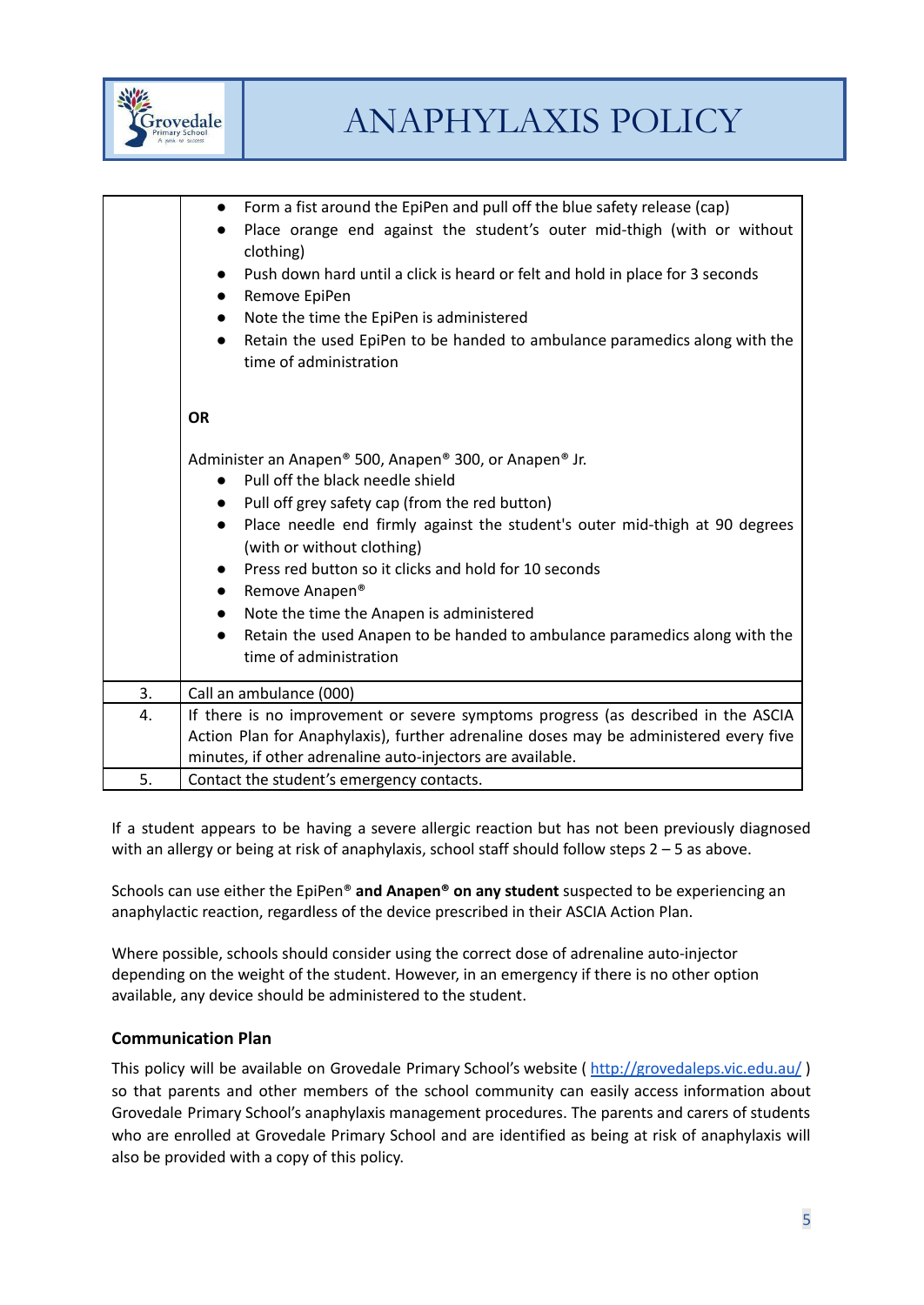

ANAPHYLAXIS POLICY

Annual staff induction, including OHS practices, explicitly teach staff anaphylaxis management. Furthermore, in term 3, a staff meeting is also focussed upon updating staff on these practices and any relevant changes. Casual staff, volunteers and contractors also complete an induction including OHS and anaphylaxis management.

The Principal is responsible for ensuring that all relevant staff, including casual relief staff, canteen staff and volunteers are aware of this policy and Grovedale Primary School's procedures for anaphylaxis management. Casual relief staff and volunteers who are responsible for the care and/or supervision of students who are identified as being at risk of anaphylaxis will also receive a verbal briefing on this policy, their role in responding to an anaphylactic reaction and where required, the identity of students at risk.

The Principal is also responsible for ensuring relevant staff are trained and briefed in anaphylaxis management, consistent with the Department's [Anaphylaxis](https://www2.education.vic.gov.au/pal/anaphylaxis/guidance) Guidelines.

## **Staff training**

The Principal will ensure that the following school staff are appropriately trained in anaphylaxis management:

- ●School staff who conduct classes attended by students who are at risk of anaphylaxis
- ●School staff who conduct specialist classes, admin staff, first aiders and any other member of school staff as required by the Principal based on a risk assessment.

Staff who are required to undertake training must have completed:

- an approved face-to-face anaphylaxis management training course in the last three years, or
- an approved online anaphylaxis management training course in the last two years.

Grovedale Primary School uses the following training course ASCIA eTraining course (with 22300VIC)

Staff are also required to attend a briefing on anaphylaxis management and this policy at least twice per year (with the first briefing to be held at the beginning of the school year), facilitated by a staff member who has successfully completed an anaphylaxis management course within the last 2 years including Principal or School Anaphylaxis Supervisor. Each briefing will address:

- this policy
- the causes, symptoms and treatment of anaphylaxis
- the identities of students with a medical condition that relates to allergies and the potential for anaphylactic reaction, and where their medication is located
- how to use an adrenaline auto-injector, including hands on practice with a trainer adrenaline auto-injector
- the school's general first aid and emergency response procedures
- the location of, and access to, adrenaline auto-injectors that have been provided by parents or purchased by the school for general use.

When a new student enrols at Grovedale Primary School who is at risk of anaphylaxis, the Principal will develop an interim plan in consultation with the student's parents and ensure that appropriate staff are trained and briefed as soon as possible.